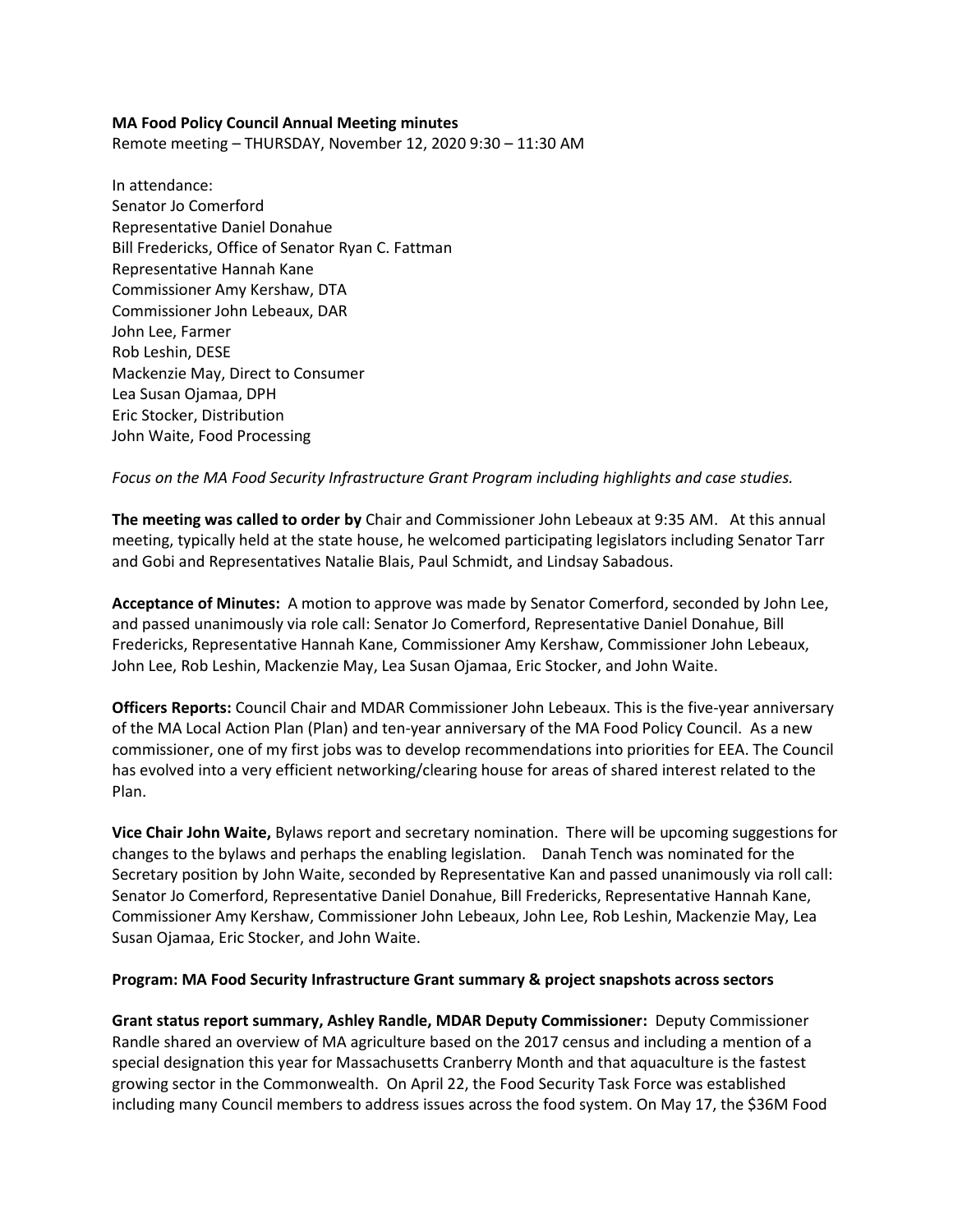Security Infrastructure Grant (FSIG) was announced, the largest food system grant program administered by the Commonwealth. To date, about 75% of all applications have been reviewed. The Plan was a model for infrastructure needs in the food system and was included in the grant application. These investments support the food system both long and short term.

**Healthy Incentives Program, Hannah Spare, Executive Director and Rumbila Abdullahi, Brightwood market manager, All Farmers, West Springfield.** Introduction by DTA Commissioner Kershaw, who thanked all legislative colleagues for being terrific partners in supporting the HIP expansion with 39 new vendors being added. It has been a priority to focus on communities that didn't have access to HIP previously and at-risk communities.

Hannah shared the important impact of the FSIG program in the Springfield area, for improved access in several communities. Her expectations with a new farmers market were vastly exceeded. Four languages spoken in the area. Rumbilla shared farmers participating in the farmers markets for the first time and were overjoyed to support the community. A unique aspect of the farmers market was accessing information in their own language without fees or barriers to participate. Both the Brightwood and the Merrimac neighborhoods are where the farmers live. Several important culturally appropriate products are sold to over 400 immigrant and refugees, an important asset to the communities. Some 92% of total sales were through SNAP and HIP since these communities didn't have access because of language and other barriers. Word got around quickly about how HIP worked and on the last day, some of the farmers sold out. Customers were disappointed that the market was ending for the season. Farmers are excited to start earlier next year. This is an important opportunity to have a diverse local food system by communities and for communities. There have been over 1,000 immigrant farmers that have resettled in MA without access to land, infrastructure, training, and markets. With the racial equity lens, we look forward to what is in the future. Thank you for helping to expand the impact with this grant and the HIP program.

Commissioner Lebeaux commented that he and Deputy Commissioner Randle toured this site and it was a truly inspirational experience to meet these growers.

**EEA Secretary Kathryn Theoharides** was introduced by Commissioner Lebeaux. His goal was to advance the profile of the Massachusetts food system, which accelerated with COVID-19. Secretary Theohardies shared that a sliver lining to the pandemic has been a greater appreciation of the importance of our food system, public health, and our green spaces. She was thrilled to join this meeting on the 5-year anniversary of the Plan and 10 year of the Council and offered congratulations. She recognized state agency's work so far and to current review the goals to track what's been done including some of the pivots and what still needs to be accomplished. The HIP program, Food Trust, Food Ventures and many other initiatives show creativity in the development and implementation of these programs. The Secretary expressed her honor to cochair the Food Security Task Force. She thanked legislators and the community in their support to develop the \$36 M FSIG, created in response to the COVID-19 pandemic for support in the short term and holistically for the long term, not just for farms but for the wide food system. The rapid support from the Administration was important. The Council's established relationships and wide stakeholder groups complemented the efficient development of the grant. Transportation has been important for direct delivery, increasing capacity of panties, increasing capacity of local food partners, and solutions for SNAP benefits and farmers, retailers, and fishers to help them adopt to the current disruptions as well as greater access to local food. A fish market or farm stand for example, has been able to expand to provide more local food at a time when the need is now. The pandemic continues to highlight how important it is to invest in the local food system and support our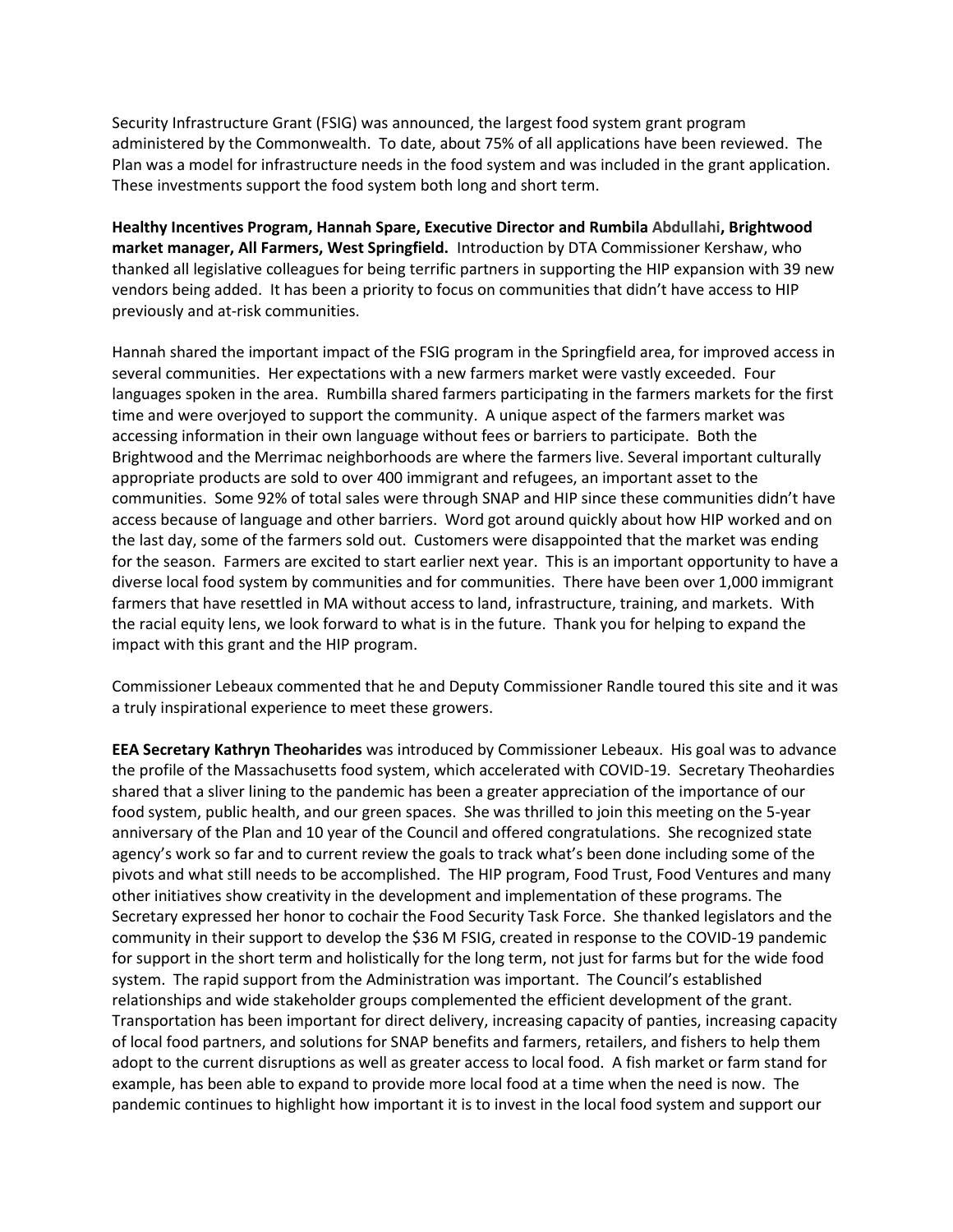underserved communities. The Plan and the Council provide a solid foundation for this important work. She shared a big thank you to Senators and Representatives for their leadership.

Commissioner Lebeaux was delighted that Secretary Theoharides was able to join the meeting.

 **Schools, Rob Shaheen, Nutrition Director, New Bedford Public Schools.** Introduction by Robert Leshin, Director, Food & Nutrition Programs, ESE. Rob shared that the 400 plus school nutrition directors across the state have distribute over 30M meals, with over half as free or reduced in cost. Thousands of school buildings were empty except for school foodservice staff who almost over one weekend figured out how to get their meals out. Community eligibility districts include New Bedford, who provide free breakfast and lunch to all their students. Rob thanked Secretary Theoharides and Commissioners Lebeaux and Kershaw for allowing schools to apply for the FSIG. Schools support the Plan in critical ways to maximize the reach of local foods, especially during this pandemic.

Rob Shaheen said this grant has been a lifeline since schools provide a critical role in providing healthy food. They realized there were many opportunities to build the program with a new pod type of design and serving equipment. The serving areas currently aren't very inviting and will be completely redesigned including new mobile equipment. In the new dish room, students will be use reusable trays instead of disposable trays. Cooking equipment will be replaced to increase the capacity for  $2 - 6,000$ more meals and to let staff focus on scratch cooking. The refrigeration capacity will increase by 50% to be able to make these additional meals. The supper program is not being fully utilized. The new kitchen will be an asset to support the supper program to get meals to students, as well as future emergencies to get food out in an organized way. Rob thanked everyone for this tremendous opportunity. They'll take full advantage of every penny to support this expansion. They received \$1.4M for these innovative renovations/redesign for the kitchens.

 **MA Food Caucus update:** Representative Hannah Kane and Senator Jo Comerford Since they had to attend a legislative budget session, their report was pushed up in the agenda. Representative Kane thanked EEA Secretary Theoharides for advancing the issues in the Plan and Commissioners Lebeaux and Kershaw for their roles on the FSIG. She also acknowledged Representative Donahue and his work advocating for the Food Trust as well as Representative Schmid and Senators Gobi and Lessor - all who are involved on the Caucus and are an example of government at its best. Since March, the Caucus has been focusing on issues due to the pandemic and all related food system issues. The Caucus was also a part of the FSIG including the recommendations for increasing investment to MEFAP, thanks to Representative Ferrante. The HIP increased investments are appreciated and the legislative leadership and outside advocacy that made it happen. Senator Comerford thanked Representative Kane and share warm thanks to members of the administration in EEA, Commissioners and Deputy Commissions for all their work. She shared appreciation for food security being in the spotlight and the inclusion of seafood, as well as a shout out to Grow Foods Northampton for their creativity in approaches to food security and Commissioner Kershaw for her work to strategically sustain HIP. In times of crisis, the state needs to find the good distribution models that support infrastructure development. Senate and House value these programs and look toward to sustain this critical program for our common and shared values.

**Fisher, Jared Auerbach, CEO, Red's Best, Boston**. Introduction by Story Reed, Permitting & Statistics Program Manager, DMF. Story noted that Massachusetts seafood suffered a 29% decline with over \$120M in losses so far, mostly due to restaurant closures. Wholesalers were almost 100% shut down.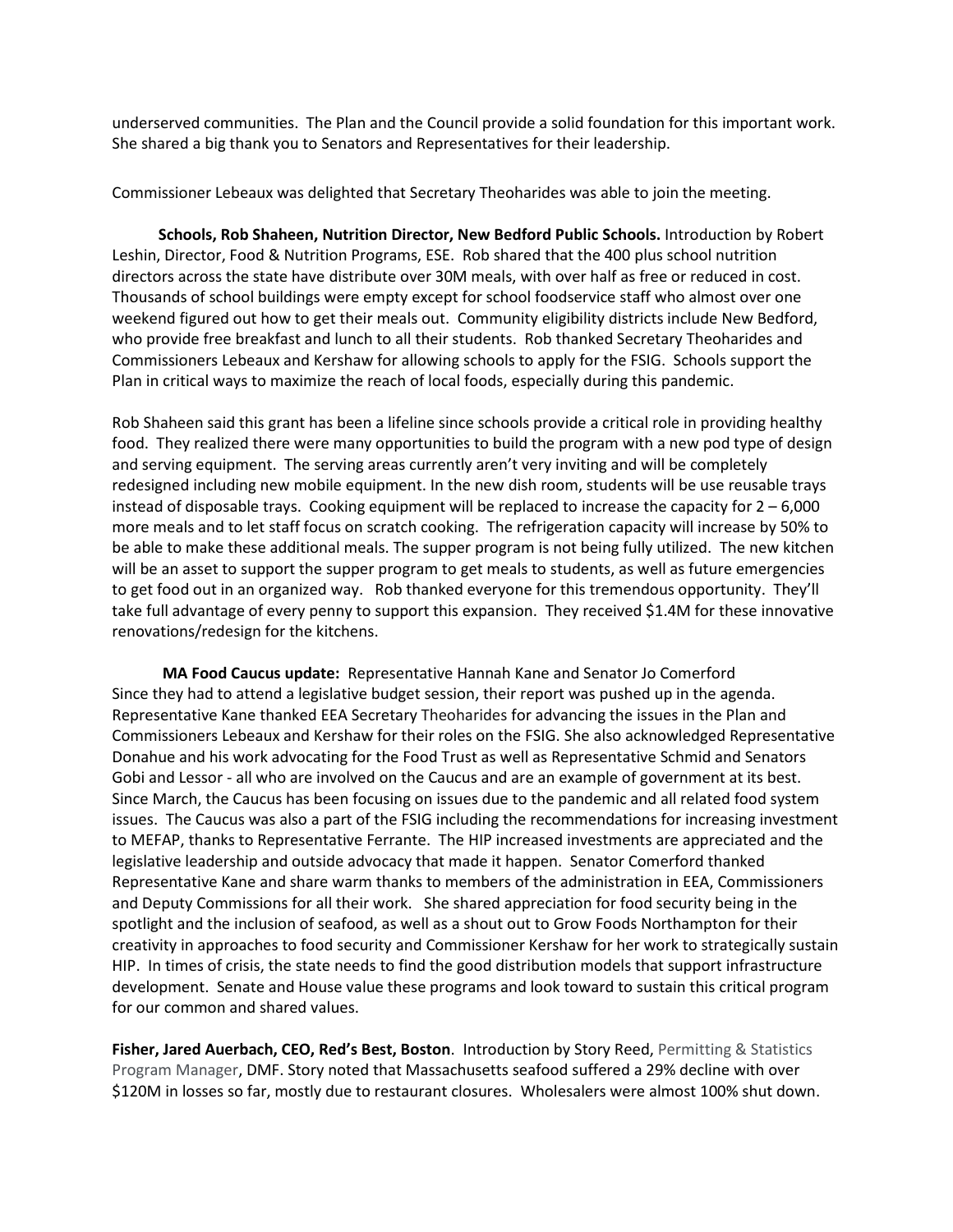Red's Best is one of those impacted wholesale dealers who buys local seafood. The Commonwealth's FSIG has provided important and unpredicted support for the seafood sector. There is currently strong consumer interest in retail seafood products and home cooking. Red's Best FSIG supports a pivot to retail sales.

Jared founded Red's Best in 2008. They directly offload commercial boats in and use their own technology to efficiently track and trace product from smaller boats, providing an essential service. Fishermen often provide product without knowing the price. Red's Best supports small unloaders including over 800 small fishermen from at least 378 different boats and including a wide variety of species. They also have a K-12 and college program. Red's Best has great pride in supporting small producers and noted that fishermen and farmers are amazing. When COVID hit, there were many fishermen depending on Red's Best to find markets. High end seafood in the US is very restaurant dependent and where most seafood is consumed. Sales of artisanal fish from smaller boats is more skewed towards restaurant consumption. The grant supports the future of Red's Best to have a resilient supply chain to process, package, and freeze so that production doesn't stop, even when there is disruption in the supply chain. Some local fish is harder to process and not easy to run though a production line. A FSIG supports new equipment for vacuum packing and efficient processing. A new freezer on the pier will allow additional storage. Jared shared his deep appreciation of this support.

**Food Bank, Paul Mina, President & CEO, United Way of Tri County, Framingham.** Introduction by Lea Susan Ojamaa, Deputy Director, Bureau of Community Health and Prevention, DPH. She shared that it takes many people working across many platforms to increase access to healthy food and address food insecurity from the state and the local level. The MA in Motion Programs have been very important. The Tri County United Way has been key in their region, and a leader in addressing food insecurity in the region.

Paul Mina's organization owns three food pantries, including one of the largest in MA. Deliveries for the GBFB and over 26 local small pantries pick up product from their Framingham location. The FSIG for– supports more transportation, infrastructure and freezers to accept large volumes of product. They'll also be able to pick up more product with expanded cold storage.

#### **Fruit Grower, Ben Clark, Co-Owner& 4th-Generation Farmer, Clarkdale Fruit Farms,**

**Deerfield.** Introduced by Commissioner Lebeaux. Commissioner Lebeaux met Ben early in his tenure, and noted they are both from multigenerational farm businesses. He has toured the farm in its beautiful location with hilly terrain that helps to manage frost. Farm stands are an important part of the Valley's community and have been very impacted by COVID. He noted that increased interest in local that has resulted in one of their best seasons ever for some growers, once they were able to adopt and pivot.

Ben shared his appreciate of support from the Commonwealth to farms and all the work that's been done. The 105-year-old farm includes a retail stand that sells mostly fruit grown on 45 acres as well as apple and pear cider. Business had to change due to COVID-19 but it has turned out to be a robust sales year as more people have become interested in supporting local farms. A challenge has been distribution to local schools, grocery stores, restaurants and winter farmers markets. Pickup trucks had been used for distribution but with the FSIG program, a van will be purchased that will be important to expand distribution ability as well support food safety by keeping products refrigerated at the correct temperature. The farm's reach will be expanded to get to farmers markets in areas that they typically don't serve. Clarkdale Fruit Farms was in the first round of the HIP funding years ago. HIP sales have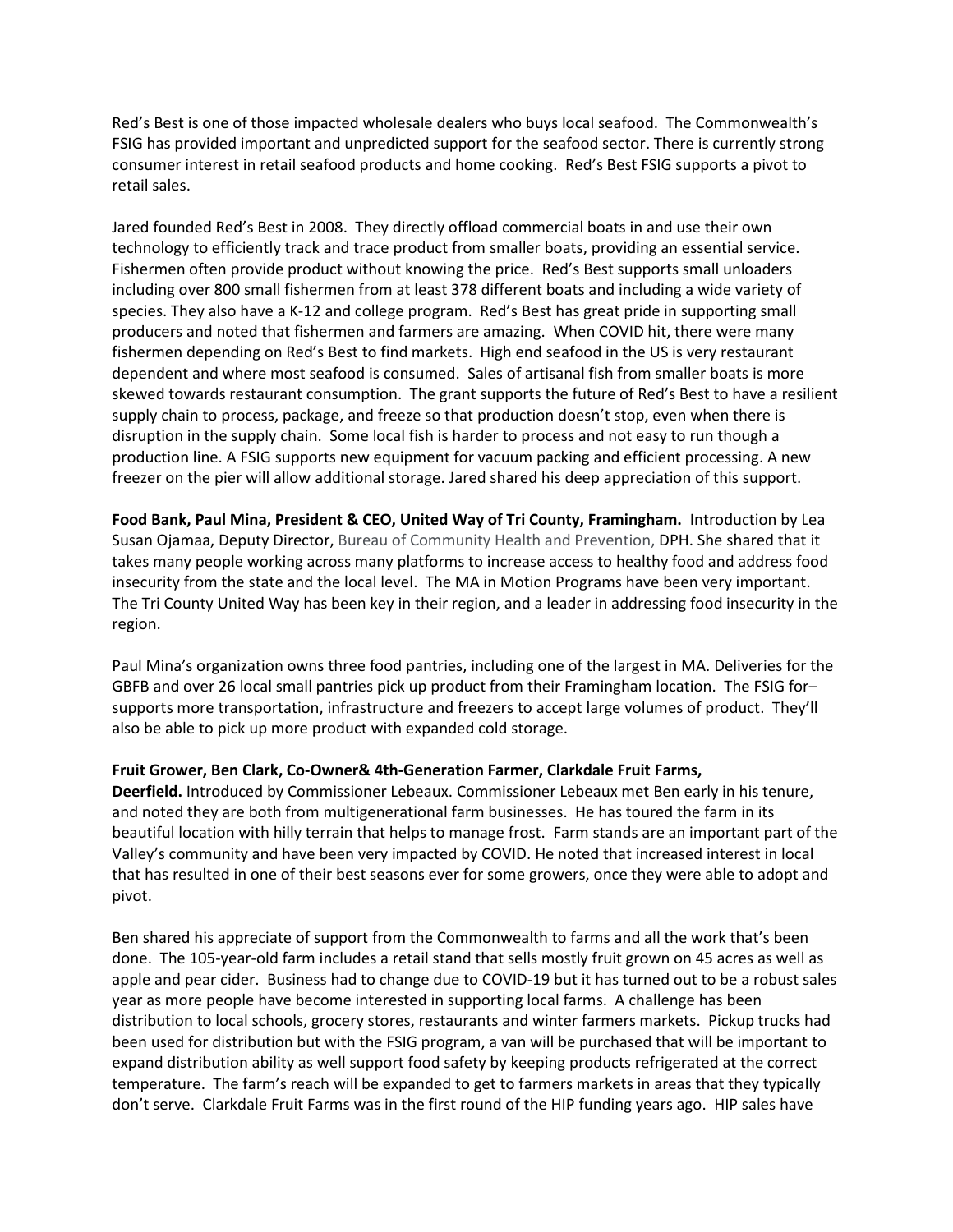been strong. Ben anticipated that continuing and shared his thanks. He noted his appreciation for the leadership of Congressman Jim McGovern, Senator Comerford, and Representative Natalie Blais.

**Shellfish grower, Dan Ward, Owner, Ward Aquafarm, Falmouth.** Introduction by Introduction by Story Reed, DMF. Story Reed reported that oyster farmers and the shellfish industry have been devasted by the pandemic with their sales off 70 – 90% since March. He added that now (and anytime) is a great time to purchase oysters from your favorite retailer!

Dan Ward will have more flexibility to sell direct to consumers with the FSIG supporting his move to setting up a to be a licensed dealer. He has 7 farms with oysters, bay scallops, and kelp, with a business goal to help the industry expand in a sustainable manner and as a meaningful component in the MA food system. Massachusetts produces a high volume of oysters. At least 90% of farmed shellfish is oysters, with some 97% mainly consumed in restaurants requiring someone else to open the product for the consumer. Dan was in the process of bringing a wholesale facility on-line to offer another sales opportunity but had put it on hold when the pandemic started. The FSIG provided a great opportunity to bridge the gap. He shared his appreciation for the opportunity to convert his facility to sell wholesale, on-line and direct to the public.

**MA Food System Collaborative:** Winton Pitcoff: Massachusetts' Local Food System: Perspectives on Resilience and Recovery report. Commissioner Lebeaux noted Winton's important role as an important educator on the MA Local Food Action Plan. Winton thanked the Council and noted that many items he wished to address had been highlighted earlier. Many policy recommendations in the Plan have been moving over the past five years including the Food System Caucus, removing excess edible food waste from the waste stream, and climate change support. There has been five years of learning in addition to the food system shifts with the COVID crisis. The Collaborative worked with 35 stakeholder groups to understand their perspectives and what's needed now and issued a report:

<https://mafoodsystem.org/media/projects/pdfs/MALocalFoodPerspectives.pdf> Many of the same challenges remain such as food insecurity (which is not caused by food being too expensive). It's ironic that food system workers are eligible for SNAP benefits twice as often as others. On the producer side, MA workers earn less compared to the global markets in the form of investments and education. Inequities can be traced back to the slavery on which the food system was built. Improved land access supports a need for a state farmland action plan. Other needs include integrating the food system more closely into climate change, UMASS extension support for growers and SNAP education, teaching food systems in the schools and goals and benchmarks to track progress.

#### **Waste Bans and Food Waste Reduction Progress-public comment:** John Fisher**,** DEP

John share the good progress in reducing food waste, now up to over 300 tons, mostly through digestors at dairy farms. DEP is developing a 2020-2030 master plan, with a goal to reduce additional food waste. There has been growth in the number of businesses diverting food waste. There have also been strides with food rescue operations, with over 50% growth. Food is the #1 material disposed of in trash. Massachusetts has long list of waste ban products, as part of a comprehensive plan, and DEP monitors compliance as items are delivered for disposal. Proposed changes for public comment, including the addition of mattresses and textiles, effective date of Oct 2021 [https://www.mass.gov/service](https://www.mass.gov/service-details/massdep-public-hearings-comment-opportunities)[details/massdep-public-hearings-comment-opportunities.](https://www.mass.gov/service-details/massdep-public-hearings-comment-opportunities) The new regulations would double the number of businesses subject to the ban. Restaurants are most affected. Some larger schools will also be affected. There is a technical assistance program in place for assistance.